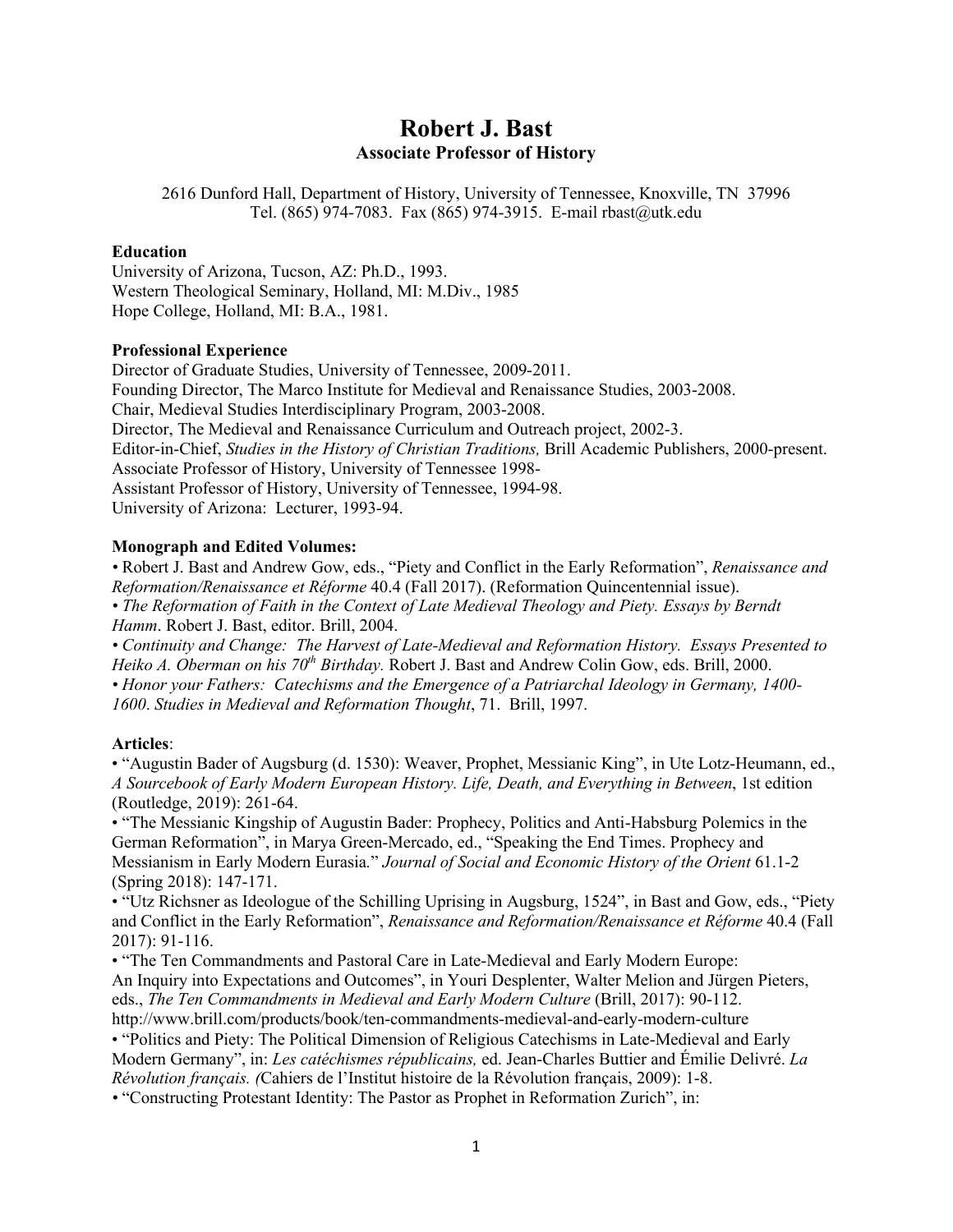*Frömmigkeit—Theologie--Frömmigkeitstheologie. Contributions to European Church History. Festschrift fűr Berndt Hamm* (Brill, 2005): 351-62.

*•* "Strategies of Communication: Late-Medieval Catechisms and the Passion Tradition" in *The Broken Body: Passion Devotion in Late-Medieval Culture*, ed. Alasdair MacDonald et al. (Groningen: Egbert Forsten Press, 1998): 133-43.

*•* "From Two Kingdoms to Two Tables: The Ten Commandments and the Christian Magistrate", *Archiv für Reformationgeschichte/Archive for Reformation History* 89 (1998): 79-95.

• "Honor your Fathers: Reform movements, Catechisms and 'the Civilizing Process' in Late Medieval and Early Modern Germany. *Amsterdams Sociologisch Tijdschrift* 21/4 (1995): 116-125.

*•* "Je Geistlicher Je Blinder: Anticlericalism, Ethics and the Law in Luther's Sermons on Matthew 22:34- 40" in *Anticlericalism in Late Medieval and Early Modern Europe*, ed. Peter Dykema and Heiko A. Oberman. Studies in Medieval and Reformation Thought, 51 (Brill, 1993): 367-78.

## **Conference and Symposium Papers:**

• "Sin Boldly: Martin Luther and the Reformation of Sex", Second Annual Workshop on Reconciling Sexuality, Lutheran Theological Southern Seminary, Columbia, South Carolina, March 25, 2019. • "Prophecy, Agency and the Battle for Lay Christianity in the Early Reformation", UNC-Chapel Hill Compact Seminar, *Imagin(in)g the Apocalypse: Premodern Apocalypticism and the Digital Humanities* Feb 15-17, 2018.

• "It Takes a Village. Collaboration, Identity, and the Messianic Kingship of Augustin Bader", International meeting of the Sixteenth Century Studies Conference, Bruges, Belgium, Aug. 2016. • "Layman, Weaver, Pamphleteer: Utz Richsner as Ideologue of the Schilling Uprising in Augsburg, 1524". International meeting of the Sixteenth Century Studies Conference, Vancouver, CN, Oct. 2015. • "Prophecy and Politics in Reformation Germany: The Messianic Kingship of Augustin Bader as Anti-Habsburg Polemic". Invited paper presented at the international symposium *Speaking the End Times. Prophecy and Messianism in Early Modern Eurasia,* University of Michigan, April 15-16 2015. • Invited Keynote Address, International: "The Ten Commandments and Pastoral Care in Late-Medieval and Early Modern Europe: An Inquiry into Expectations and Outcomes", at the Ghent Conference on the Ten Commandments in Medieval and Early Modern Culture, Ghent University, Belgium, April 2014. • "The Messianic Kingship of Augustin Bader as Anti-Habsburg Polemic". Sixteenth Century Studies Conference, San Juan, Puerto Rico, Oct. 2013.

• "Whatever Happened to 'The Gospel of Social Unrest'? Reflections on Anabaptism and the Radical Reformation in the work of Heiko A. Oberman", Sixteenth Century Studies Conference, Montreal, Canada, Oct. 2010.

*•* "Becoming the 'Public Face of the Humanities': Outreach, Fundraising and the Example of the Marco Institute". Invited keynote address, CARA Conference (Committee for Centers and Regional Associations) of the Medieval Academy of America, Oct. 2007.

*•* "Piety, Politics, Patriarchy: the Catechism in Late Medieval and Early Modern Europe". Invited paper presented at the International symposium, *Political Catechisms: Preaching on the Altar of Modernity?* University of Europe, Florence, IT, Oct. 2006.

• "(Re)writing the Book on Augustine Bader: Performing the Millennium" 41st International Congress on Medieval Studies, Kalamazoo, MI, May 2006.

*•* "Prophet and Regent of the New Millennium: Augustine Bader's Reformation". 40th International Congress on Medieval Studies, Kalamazoo, MI., May 2005.

*•*"'Making' Enemies: Augustin Bader and the Judaizing Controversy of 1530", Leeds International Medieval Congress (England): "Clash of Cultures", July 2004.

• "Apocalypticism and Messianism in the Protestant Reformation: Augustin Bader of Augsburg", John á Lasco Bibliothek, Emden (Germany) June 2003.

• "Millennialism and the Politics of the German Reformation, 1527-1530". Apocalypticism in the Medieval and Early Modern Eras. Joint Seminar of the Theological Faculties of the Universities of Erlangen and Jena (Germany), Erlangen, July 2003.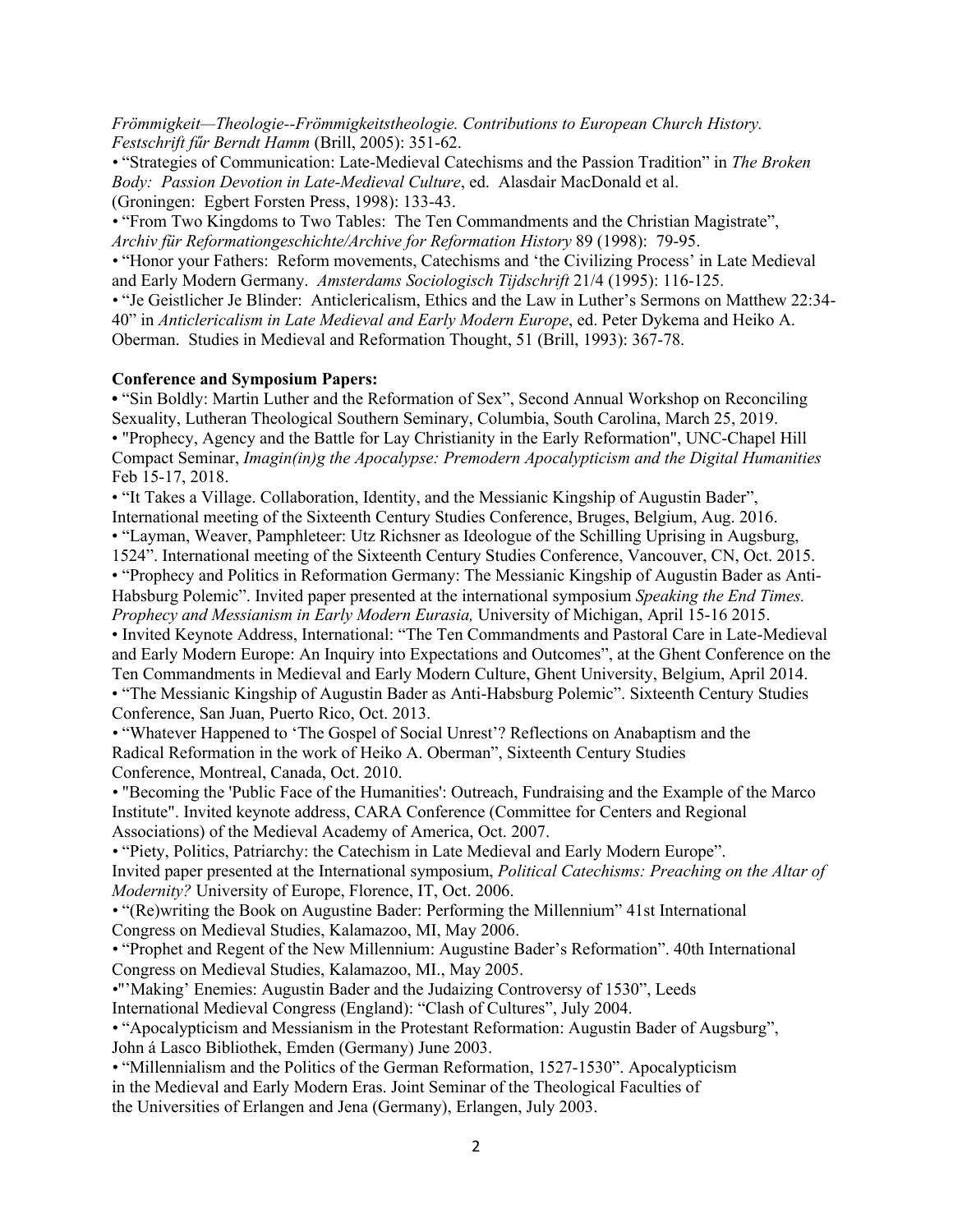#### **Symposia and Exhibition**:

• *Sacred Beauty. A Millennium of Religious Art 600-1600* (with Dr, Jeff Chapman), Frank H. McClung Museum, the University of Tennessee, September 2007-January 2008.

*• Saints and Citizens: Religion and Politics in the Middle Ages and the Renaissance*. University of Tennessee Marco Institute Symposium, Nov. 15-16, 2007.

*• Spectacle and Public Performance in the Middle Ages and the Renaissance*, University of

Tennessee Marco Institute Symposium, Feb. 26-27, 2004.

## **Fellowships, Grants, Awards, Honors**:

- Research Fellow, the University of Tennessee Humanities Center, 2017-18.
- Faculty Award for Outstanding Academic Outreach, College of Arts and Sciences, UT 2007.
- Contributing Author, National Endowment for the Humanities Grant (\$3 million Challenge Grant to create The Marco Institute for Medieval and Renaissance Studies), 2003.
- Executive Council of the International Society for Reformation Research, 2003-07.
- Thomas Jefferson Prize for Excellence in Research, Teaching and Service, UT 2002.
- National Alumni Association Outstanding Teacher Award, 2001.
- Fulbright Fellowship, Eberhard-Karls-Universität, Tübingen, Germany, 1990-92.

## **Book Reviews**:

• Charles Arand, Erik H. Herrmann, Daniel L. Mattson, eds. *From Wittenberg to the World. Essays on the Reformation and its Legacy in Honor of Robert Kolb*. Göttingen: Vandenhoeck & Ruprecht, 2018.

*Renaissance and Reformation/Renaissance et Réforme* (at press; scheduled for 43/1 Spring 2020).

• Martin Kitzinger, Frank Rexroth and Jörg Rogge, eds. *Gewalt und Widerstand in der politischen Kultur*  2017): 1091-1092.

• Tamara Atkin, *The Drama of Reform: Theology and Theatricality, 1461-1553*. (Late Medieval and Early Modern Studies 23.) Turnhout: Brepols, 2013. *Speculum* 92/1 (Jan. 2017): 211-212.

*•* Marc R. Forster, *Catholic Revival in the Age of the Baroque: Religious Identity in Southwest Germany,* 

*1550-1750*, (Cambridge University Press, 2001): *Sixteenth Century Journal* 34/1 (2003): 187-88.

*•* The New Cambridge Medieval History, Vol. VI: c. 1415-1500, Christopher Allmand, editor (Cambridge University Press, 1998): *Medieval Encounters* 5/3 (1999): 421-23.

• Joel F. Harrington, *Reordering Marriage and Society in Reformation Germany* (Cambridge University Press, 1995): *Renaissance Quarterly* 51/3 (1998): 1005-06.

**Series Publications:** Editor in chief, *Studies in the History of Christian Traditions,* Brill Academic Publishers (volumes since 2015 only. Complete list since 2000, by volume number, available at: http://www.brill.com/publications/studies-history-christian-traditions).

194: Andrew A. Cashner, *Hearing Faith: Music as Theology in the Spanish Empire,* 2020. ISBN: 978-90-04-43199-7

- 193: Jonathan Warren Pagán, *Giles Firmin and the Transatlantic Puritan Tradition Polity, Piety, and Polemic,* 2020. ISBN: 978-90-04-43005-1
- 192: Jordan Ballor, Matthew Gaetano and David Sytsma, eds., *Beyond Dordt and De Auxiliis. The Dynamics of Protestant and Catholic Soteriology in the Sixteenth and Seventeenth Centuries*, 2019. ISBN: 978-90-04-40930-9
- 191: Hannah W. Mattis, *The Song of Songs in the Early Middle Ages*, 2019. ISBN: 978-90-04-38925-0
- 190: Simon J.G. Burton, Joshua Hollmann and Eric M. Parker, eds., *Nicholas of Cusa and the Making of the Early Modern World,* 2019. ISBN: 978-90-04-38568-9
- 189: David Thomas Orique O.P. and Rady Roldán-Figueroa, eds., *Bartolomé de las Casas, O.P.*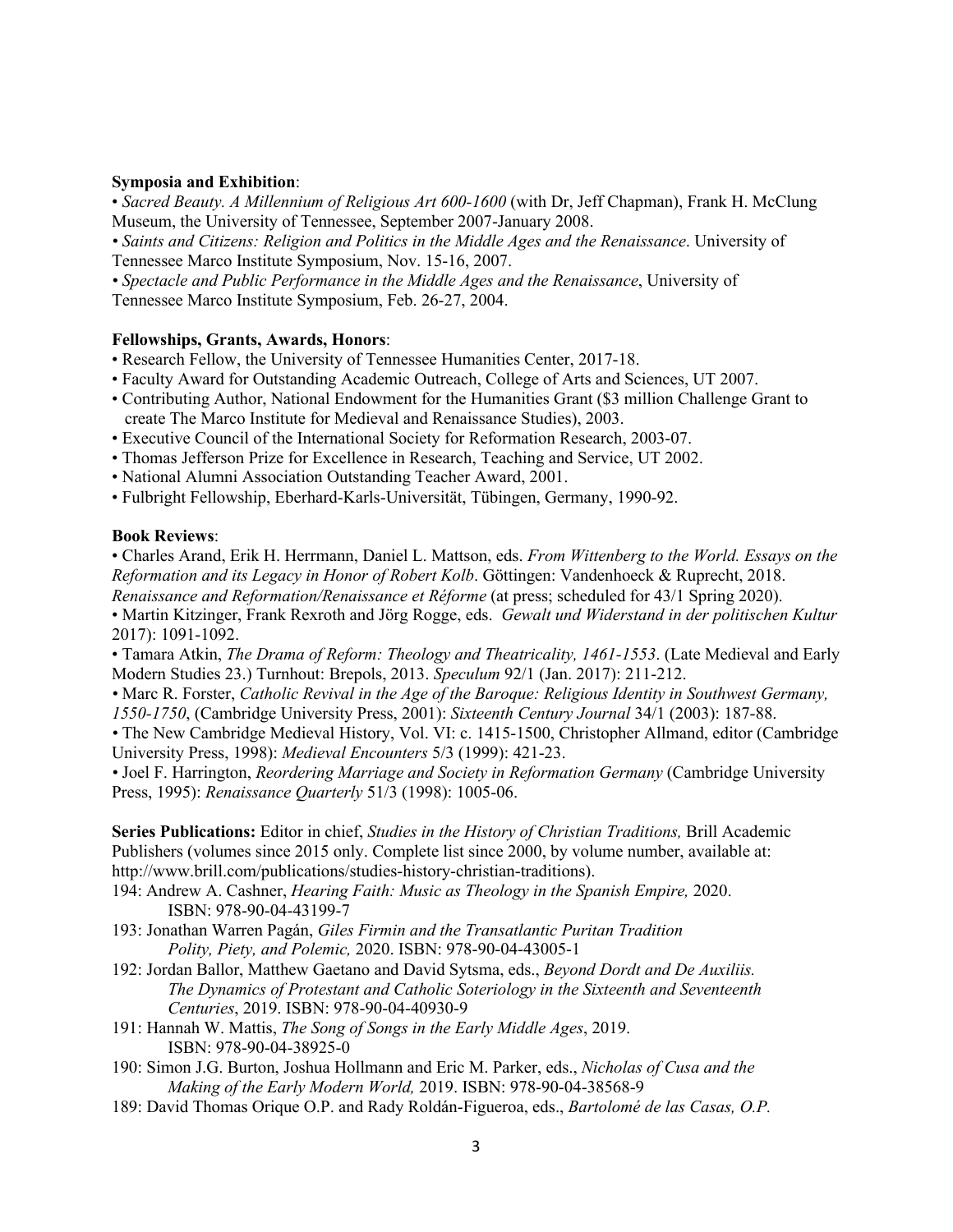*History, Philosophy, and Theology in the Age of European Expansion,* 2018. ISBN: 978-90-04-38766-9

- 188: Thomas M. Izbicki, Jason Aleksander and Donald Duclow, ed., *Nicholas of Cusa and Times of Transition. Essays in Honor of Gerald Christianson* 2018. ISBN: 978-90-04-38241-1
- 187: Stamenka Antonova, *Barbarian or Greek? The Charge of Barbarism and Early Christian Apologetics,* 2018. ISBN: 978-90-04-30624-0
- 186: David L. Ellis, *Politics and Piety: The Protestant 'Awakening' in Prussia, 1816-1856,* 2017. ISBN: 9789004308084
- 185: Joshua Hollman, *The Religious Concordance: Nicholas of Cusa and Christian-Muslim Dialogue,* 2017*.* ISBN: 9789004326774
- 184: Kathleen M. Comerford, Gary W. Jenkins, and W.J. Torrance Kirby, eds., *From Rome to Zurich, between Ignatius and Vermigli. Essays in Honor of John Patrick Donnelly, SJ,* 2017. ISBN: 9789004331761
- 183: Robert A. Maryks, *"Pouring Jewish Water into Fascist Wine". Untold Stories of (Catholic) Jews from the Archive of Mussolini's Jesuit Pietro Tacchi Venturi*, Vol. II, 2017. ISBN: 9789004329690
- 182. Richard J. Serina, *Nicholas of Cusa's Brixen Sermons and Late-Medieval Church Reform,* 2016. ISBN: 9789004321724
- 181. Daniel F. Callahan, *Jerusalem and the Cross in the Life and Writings of Ademar of Chabannes,* 2016. ISBN: 9789004298101
- 180: Kaspar Elm, *Religious Life between Jerusalem, the Desert, and the World.* Translated and edited by James L. Mixson. 2015. ISBN: 9789004307773
- 179: Robert J. Wilkinson, *Tetragrammaton: Western Christians and the Hebrew Name of God. From the Beginnings to the Seventeenth Century.* 2015. ISBN: 9789004284623

#### **Select Service:**

Search Committee, Pre-Modern Europe (Felege Yirga), 2019-20. Search Committee, Medieval Europe (S. Ritchey) 2016-17. Graduate Committee, 2009-14; 2016-17 Head's Advisory Committee, 2015-16 Tenure Committee (M. Anderson), 2015-16. Search Committee, History Department Head (E. Freeberg), 2012-13 Heads Advisory Committee, 2011-12, 2012-13 Pre-Modern Europe Caucus Chair, 2009-14 Search Committee, Department of History (J. Latham), 2010-11 Tenure Committee (L. Nenzi), 2010. Marco Institute Advisory Board: 2009-present. Riggsby Director, The Marco Institute for Medieval and Renaissance Studies, 2003-2008. Coordinator, "Medieval and Renaissance Semester" (http://web.utk.edu/~semester), 2007. Search Committee, History Department Head (T. Burman), 2007-08. Chancellor's Global Activities Committee (oversaw implementation of QEP), 2006 Search Committee Chair, Colonial Latin America, 2006 (C. Black) Search Committee, Medieval History/Marco, 2006 (J. Rubenstein) Search Committee (ex officio), Classics (M. Lafferty), 2006 Search Committee (ex officio), English (J. Douglas), 2006 Search Committee, Vice President of Research, University of Tennessee System 2004. Subcommittee Chair (Curriculum), Chancellor's Task Force for International and Intercultural Awareness Initiative (SACS Accreditation Quality Enhancement Plan), 2004 Search Committee, Director of Development, College of Arts and Sciences, 2004.